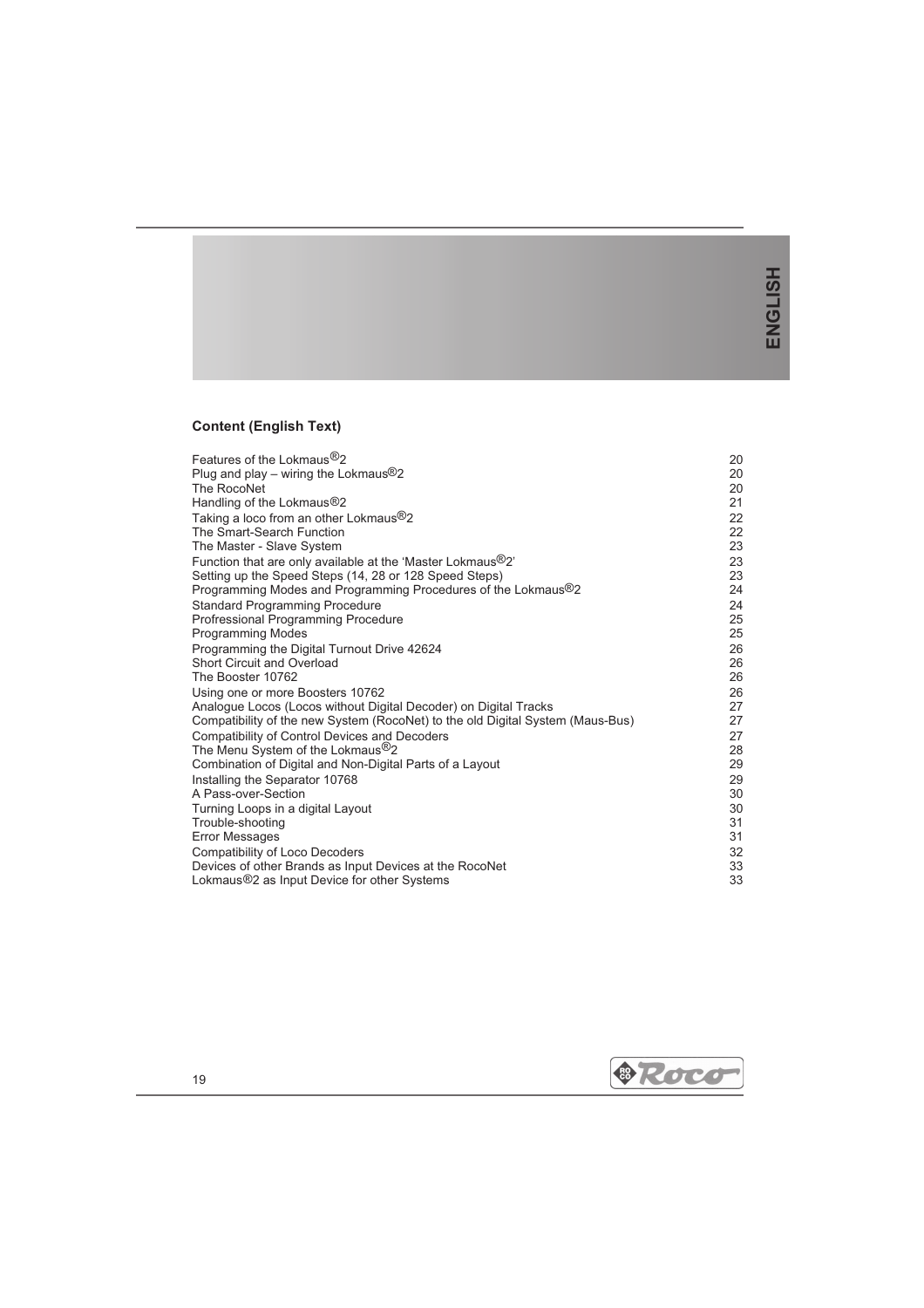The Lokmaus®2 offers to you two levels of operation. Functions that could cause problems if they are used by children can be easily protected against unintentional use

You take profit from a Digital System that offers to you the most important features without the necessity to read a lot of instructions and manuals.

The factory-setup of the system allows you to control your layout by intuition because the system is self-explaining – even the most important professional features. This level is explained by the short instruction that comes with the set and is included to the Lokmaus<sup>®</sup>2 as it is sold separately.

This more detailed manual tells you everything about the advanced mode for the 'professional' players and model railroaders. We wish you happy hours with your layout controlled by the Lokmaus<sup>®</sup>2 and reading this book.

**Warning:** Using components of other manufacturers together with ROCO components you risc damage or malfunctions. We approved a lot of components of other manufacturers that work well. See the list at the end of this instruction.

### **Features of the Lokmaus®2**

- □ controls 99 loco-addresses
- $\Box$  operates headlights and four additional functions
- $\Box$  easy control of a loco by speed and direction by a knob
- $\Box$  easy standard-programming-mode for address, minimum speed acceleration and deceleration delay and maximum speed (CVs 1 to 5)
- $\Box$  programming the CV29 with important settings for the operation of the loco  $\Box$  two digits LED display of the selected address or other information
- 
- 14, 28 and 128 speed steps mode for all locos together or individually selectable for any loco separately
- $\Box$  emergency-stop that stops the complete layout and cuts current supply
- $\Box$  autoconfiguration of the RocoNet address<br> $\Box$  the system koordinates 31 devices such a
- **□** the system koordinates 31 devices such as the ROCO Lokmaus<sup>®</sup>2 the switch keyboard etc <br>□ setup-menu to change a lot of system-features
- $\Box$  setup-menu to change a lot of system-features<br> $\Box$  protected mode (programming and emergency
- protected mode (programming and emergency-stop can be switched off)
- $\Box$  operates semaphores and switches if the decoder reacts to loco addresses
- □ compatibility to the 'Lenz digital plus-System' and other NMRA-systems.
- ... and additionally in the professional mode:<br> $\Box$  easy programming of the CVs 1-99 with
- easy programming of the CVs 1-99 with values from 0 to 99
- $\Box$  big system of menus to setup the system>'s features and functions
- $\Box$  using a more powerfull amplifier you can read out the decoders in the range from 01 to 99

#### **Plug and play – wiring the Lokmaus®2**

The wire of the feeding track is plugged into the connector 'track out' of the amplifier. Then you connect the two pole feeding wire of the amplifier to the two clamps of the transformer. Put the western-plug of the Lokmaus<sup>®</sup>2 into the clip called 'master' of the amplifier. The scheme fig. 1 on page 2 shows the wiring diagram of all devices of the starting sets. The clip named 'slave' must be used for all further Lokmaus<sup>®</sup>2. One Lokmaus<sup>®</sup>2 can be plugged directly to the amplifier, to connect a second, third etc Lokmaus<sup>®</sup>2 you need the RocoNet-Y-modul 10758. This is shown by fig. 2 on page 35 that shows the wiring diagram of the amplifier and three mice.

#### **The RocoNet**

RocoNet is called the connection between the amplifier and the Lokmaus®2 that represents the second generation of the Lokmaus, the Digital System by ROCO. There must be connected one Lokmaus®2 to the 'master' connector of the amplifier. This Lokmaus®2 gets automatically the function of the central unit of the complete system. It coordinates all devices and generates the track signal. If there is no Lok-

**Smart and intelligent!**The ROCO Lokmaus®2 is an ecenomy-priced digital control system. It was designed and developed for digital beginners as well as for the advanced enthusiasts. It is the second generation of the very successfull ROCO Lokmaus. The compatibility to the standards of NMRA-DCC guarantees you to get a system that fits the world-standard for two rails digital command controls (DCC).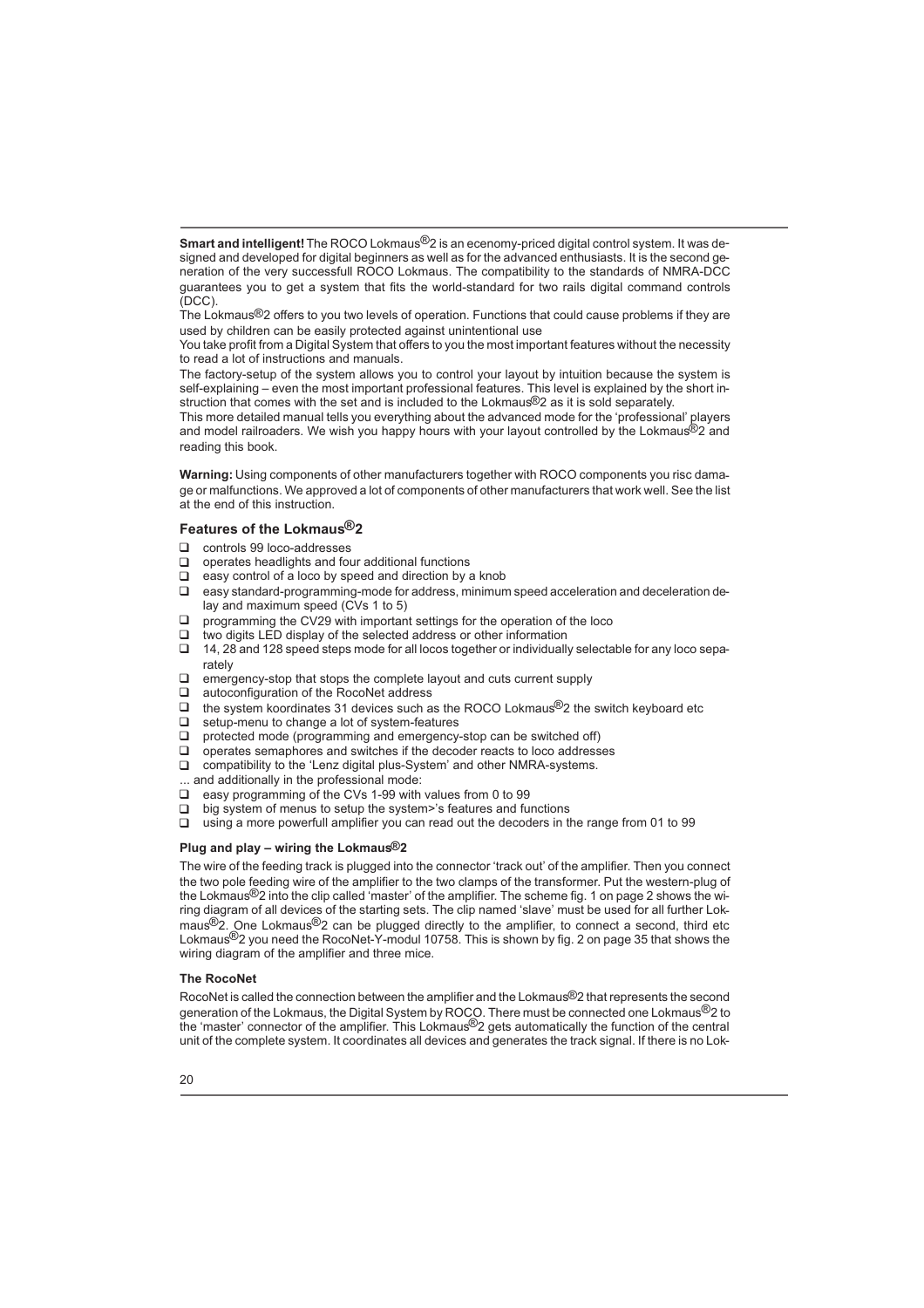maus<sup>®</sup>2 connected to the 'master' connector the system doesn't run at all because the track signal is missing. The keyboard cannot be connected to this plug, because it can't be master. There must be no further mouse connected to the 'master'. All further Lokmaus®2 have to be plugged to the 'slave' connector. The Lokmaus ${}^{@}$ 2 system can handle up to 31 devices. But the maximum number of devices that work together depends on the power consumption of these devices. Therefor you can connect 10 Lokmaus®2 to the amplifier 10761. Every device connected to the RocoNet must have a unique address to be addressed personally by the 'master-Lokmaus®2'. This is necessary to coordinate the data exchange between the master and the slaves. But you don't have to care about this because the Lokmaus®2 has an autoconfiguration facility. If you use a Lokmaus®2 the first time and an other device uses already the address of this Lokmaus®2 it recognizes this problem and after a short error-message ('E6') it changes automatically to the next unused address. If you got several new device we recommend that you don't plug them all at once, better is to connect them one after the other. It makes the autoconfiguration work faster.

**IMPORTANT:** The number of the devices connected to the amplifier must not be greater than the number indicated in the menu C8. The default setting is 5 devices. You can raise the number up to 28 devices (see page 28).

Two addresses are reserved for special devices. The address 29 is reserved for the translation-modul 10759 (to connect the old Lokmaus to the new system) and the address 30 for the Lenz PC-interface LI100. Those two addresses are always used independently from the settings of C8.

We recommend to add new components one by one to the system if they are used the first time. So it is easier for the autoconfiguration of the system to find a free RocoNet addresses for each device. Remember that only the Lokmaus<sup>®</sup>2 has the autoconfiguration mode.

Devices of other manufacturers may not have an autoconfiguration of the RocoNet address. So you have to set the address by a setup procedure. How this is done please read the instruction of those devices or contact the manufacturer. If it is necessary to have an adaptor-plug please take a look at 'www.roco.co.at/digital' if there is a plug offered by ROCO.

ATTENTION! If you make your own adaptor-plug you must strictly avoid short circuits! Pay attention to the correct wiring! Otherwise you can damage the devices. In case of any doubt, please contact our service-department. They will help you.

# **Handling of the Lokmaus®2**



The display, a two digit red LED display tells you the actual selected loco address or selections in menus or their values. It informs you in case of emergency stop, occupied loco addresses or errors. It is easily readable and even in dark rooms visible because it is illuminated.



The knob is to control speed and direction of a loco. set to the middle the speed of the loco is 00 and the loco stops. Turning it right you make the loco run forward with increasing speed. Turning the knob to the left the loco runs backwards. Turning it back to the middle makes the loco run slower.

The loco reacts with the programmed acceleration and deceleration delay. If this delay is programmed to a high value the reaction to the movement of the knob doesn't come immediately but may take some time. That way the loco decoder simulates the big weight of a long train.



By the arrow-buttons 'up' and 'down' you select the address of the loco you want to control. Pressing 'up' for a short time increments the loco address by one. Pressing this button for a longer time it starts the smart-search-function upwards. The same you do by preesing the 'down' button but the address is decremented by one or the smart-search-function is started downwards. The selection of the loco address gets valid in the moment when you give a command to this loco, e.g. a speed command or if you switch a function on or off. The point at the right of the display gets visible permanently.

The smart-search-function makes it easy to re-find a loco address (see below). Inside a menu these buttons select the parameter-value.

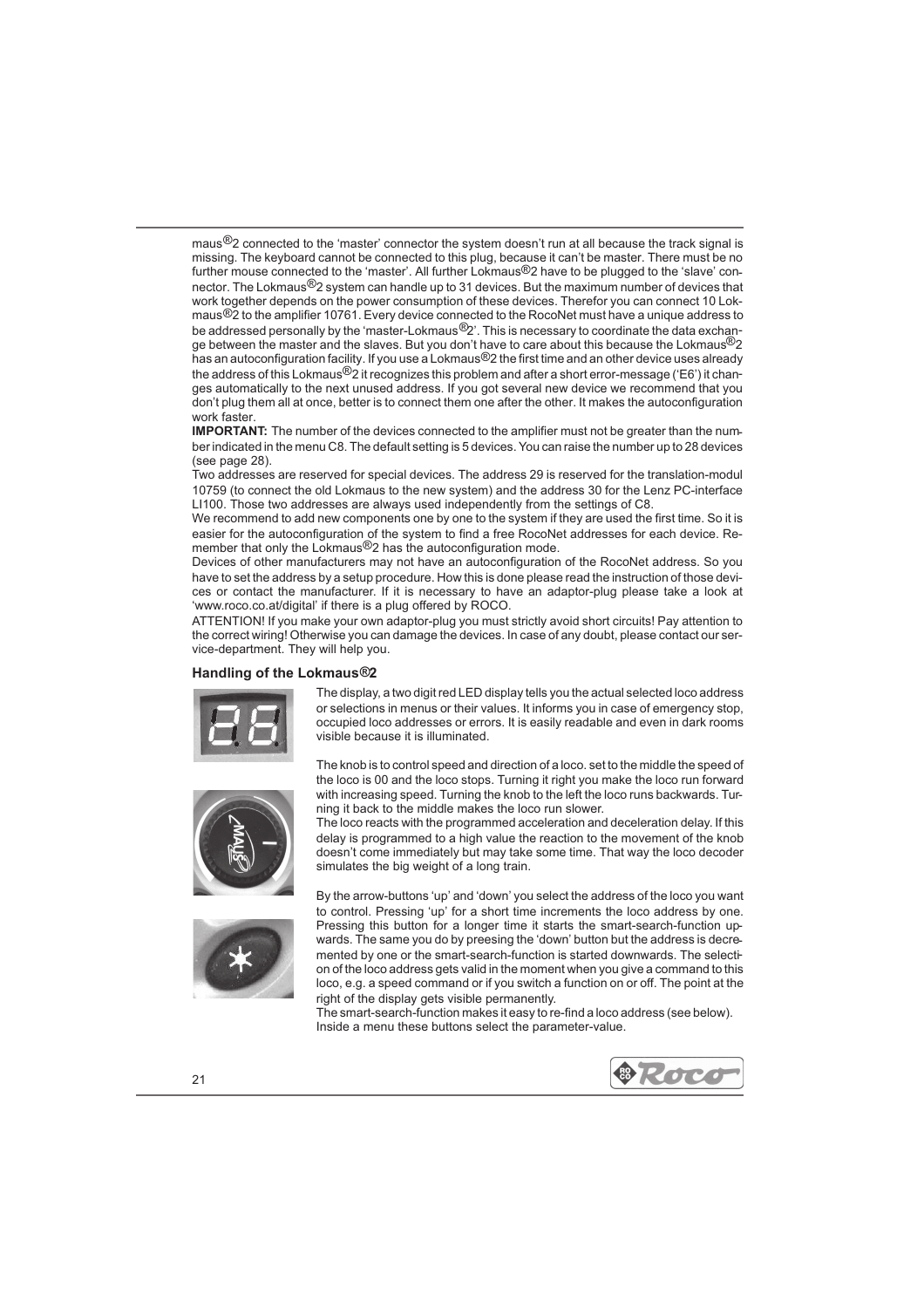

The button 'stop' causes an emergency stop. All locomotives stop and the feeding of the layout is interrupted. During this emergency stop mode you can select new loco addresses and give commands to those locos e.g. to stop them or give new commands so that they don't continue their way after releasing the stop-mode. Pressing 'STOP' the second time you release the stop mode and the locos re-start to run. The commands you gave during the stop-mode are executed now immediately.

If a short circuit had happened you release it by pressing 'STOP'. Inside a programming menu you quit the menu by pressing 'STOP'.

The programming button 'P' leads you into the programming menu for locomotives and switch-decoders and to different setup-menus. With this button you confirm selected parameters and start the programming procedures.



The star-button switches the headlights on and off. Pressing this button the first time the headlights start to shine, pressing it the second time it switches the headlights off. It is important to make sure that the selected speed steps of the loco decoder and the selected speed steps of the Lokmaus®2 will match, If not the headlights don't work correctly or the loco doesn't run (see programming of the CV29 page 25).



The function buttons 'F1' to 'F4' control the additional functions of a loco such as smoke, digital uncoupler or sound. You also operate the additional functions of a car equipped with a function decoder e. g. headlights, illumination or signal horn. Pressing this button the first time it switches on the function, pressing it a second time it switches off the function.

Important: Most of the locos have one function only – the headlights. Few locomotives have a second function (e. g. a digitally controlled smoke generator, digital uncoupler, sound etc.) Therefore on most of the locos the function keys

don't control nothing. To operate those additional functions the loco must be equipped with a special deoder or an additional function decoder. For the future it is ROCO's plan to raise the playworth of the railroad by adding functions to locos and cars. So these functions already have been integrated into the Lokmaus<sup>®</sup>2.

**IMPORTANT:** At the Lokmaus®2 the address of the digital crane must be set to the 14-speed-steps mode!

#### **Taking a loco from an other Lokmaus®2**

The selection of the loco gets valid at the moment when you give a command to this loco, that means when you turn the knob or push a function button. The point at the right of the display gets visible permanently. If this loco will be taken by an other Lokmaus, this point starts to flash.

The selected loco address is listed immediately in the smart-search list. This function gives you a great advantage in controlling a lot of locos (see below).

#### **The Smart-Search Function**

The smart search function helps you to select a loco. The address of any loco you select during your play is listed in the smart-search .ist. If you start the smart-search-function by pressing an arrow-key it stops for a short moment at the addresses of any loco that was already controlled during that session. So you find the addresses of your locos very easily (e.g. the addresses 04, 17, 45 and 98). The length of the smart-search-list is programmable by the setup of the system (setup C1). The valid range for the length of the list is from 1 to 22 addresses; default length from factory is 5 addresses. If you select more addresses then the length of the list, the oldest address is canceled from the list of smart search. You delete all smart search addresses by re-starting the digital system (cutting the power supply). Only the setup of the Master-Lokmaus is valid.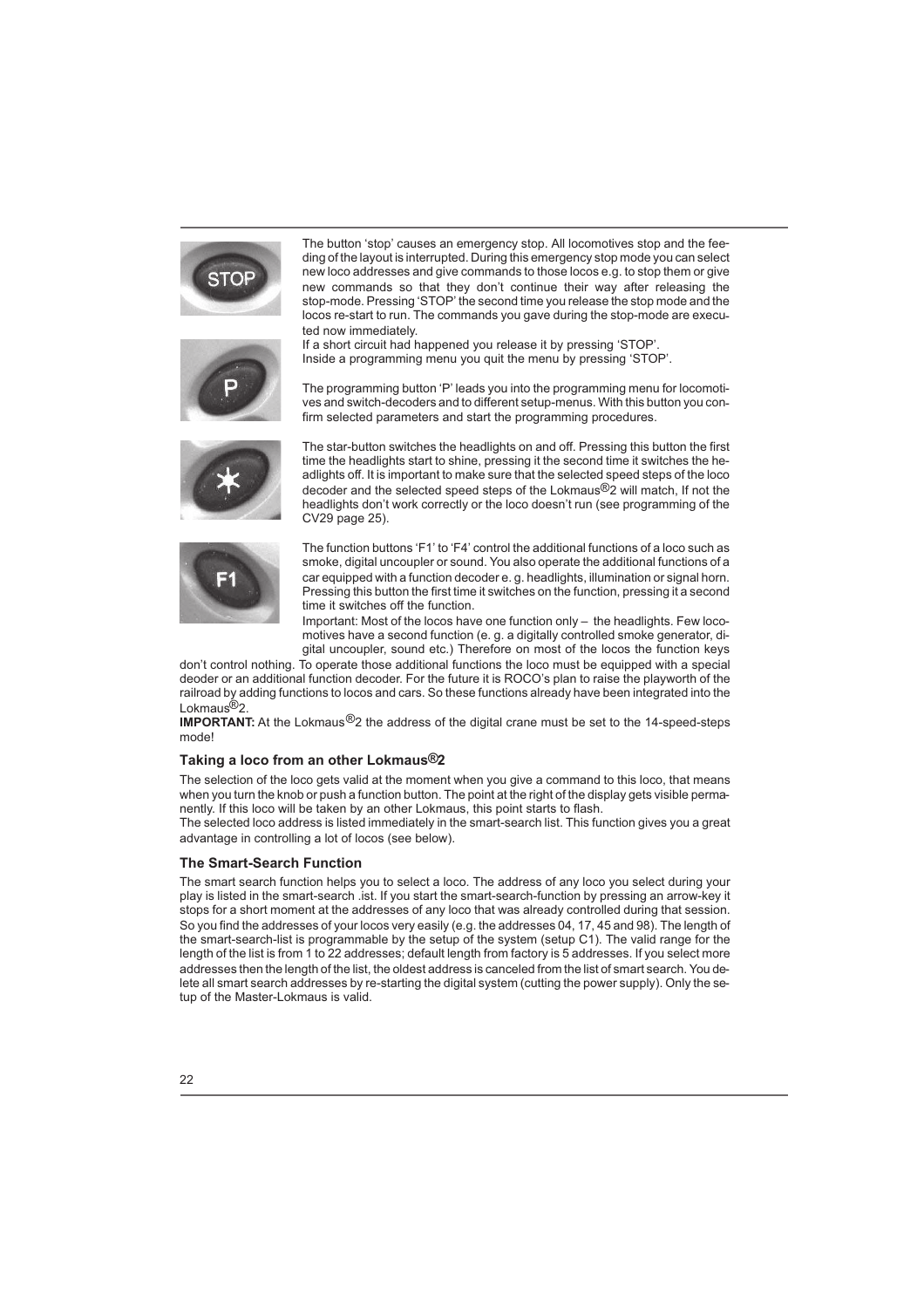# **The Master - Slave system**

In the new ROCO Lokmaus $@2$  digital system every Lokmaus $@2$  can be the Master (central unit). A Lokmaus®2 plugged to the 'master' connector of the amplifier automatically becomes the master. The master coordinates the complete system and generates the track-signal. In any case **only one Lokmaus®2** can be connected to this plug. Any Lokmaus<sup>®</sup>2 or other devices that are plugged to the 'slave' input of the amplifier automatically become slaves. By the range of addresses here can be plugged up to 30 devices. But due to the power consumption of the devices e.g. only 10 mice can be plugged. If the master Lokmaus®2 is unplugged the system stops (because there is no more the track signal) and the layout isn't fed with current. The system looses all information and the smart search list is canceled.

The slave Lokmaus®2 may be unplugged during the session as often as you like without any interrupt of the system or loss of information.

#### **Function that are only available at the 'Master Lokmaus®2'**

Any Lokmaus<sup>®</sup>2 can be master or slave. Any setup you make at the individual Lokmaus<sup>®</sup>2 is stored but at some setups only the stored information of the master is valid:

- $\Box$  the smart search addresses (the smart search list) is stored here  $\Box$  the number of speed steps of the locos is memorized here
- the number of speed steps of the locos is memorized here
- $\Box$  the master stores the position of the switches for the turnout keyboard 10770

The result is that you should remember which of your Lokmaus $@2$  is master and which are slaves. If you exchange master and slave the setup of master and slave could be different. The three setups listed above can be done at any mouse and are saved at any mouse but only the setup of the master-Lokmaus<sup>®</sup>2 takes effect. The setup inside the slave Lokmaus<sup>®</sup>2 is not valid, but stays memrized and takes effect if that Lokmaus<sup>®</sup>2 becomes the master. By that way you can store different setups (e.g. different speed-steps for locos) insinde different Lokmaus®2.

# **Setting up the speed steps (14, 28 or 128 speed steps)**

You can set up the speed step mode of the Lokmaus®2 in two ways. The first defines the used speed steps valid for all locomotives – that means e. g. all locos run with 28 speed steps. The second defines the speed steps different for each loco – e.g. loco 04 runs with 28 speed step, loco 17 with 128 and loco 98 only with 14. The factory default setting is 28 speed steps for all locomotives (this setting is restored by the system-reset using C7). This setup is done by the menu C6 (see page 29).You can define the general mode to 14 speed steps if there occur problems using the 28 speed steps mode.

The speed steps for the control of an individual locomotive can be changed in the running system very easyly:

Select that loco and turn the knob to zero (middle position). Push the 'P' button and keep it pressed. Now press additionally the arrow button 'up' or 'down'. The display shows you the actual valid setting. One bar means 14 speed steps, two bars 28 speed steps and three bars indicate 128 speed steps. If you prees the button 'up' a second time the number of speed steps is raised, if you press 'down' it is lowered. The new actual setting is shown in the display. The Lokmaus<sup>®</sup>2 memorizes this setting even at the end of the session or in case of an interruption of the power supply (only inside the master Lokmaus®2!).

If you only want to control the setting of the speed steps of a loco the knob doesn't have to be in the position zero but then it can't be changed.

**IMPORTANT:** It is recommended that you also change the setting of the decoder accordingly to the settings of the Lokmaus! Most decoders are set to the right speed step mode by a programmation of the CV29 (see page 25). How to do this you find in the decoder's or locomotive's manual. If you don't find information there please contact the decoder's manufacturer. For the ROCO decoders you find a list of features and settings at page 34.

If the settings of the Lokmaus®2 and the loco decoder don't match the headlights do not work correctlyor not at all or the loco doesn't move. By a wrong setting the loco decoder **cannot be damaged!**

**IMPORTANT:** Remember that there are loco decoders that don't support all speed step settings (e.g. the old ROCO loco decoders only support 14 speed steps). At a setting to 128 speed steps such a loco doesn't run at all and if the speed mode is set to 28 steps the light flickers if the loco accelerates or decelerates bat cannot be controlled by the Lokmaus®2.

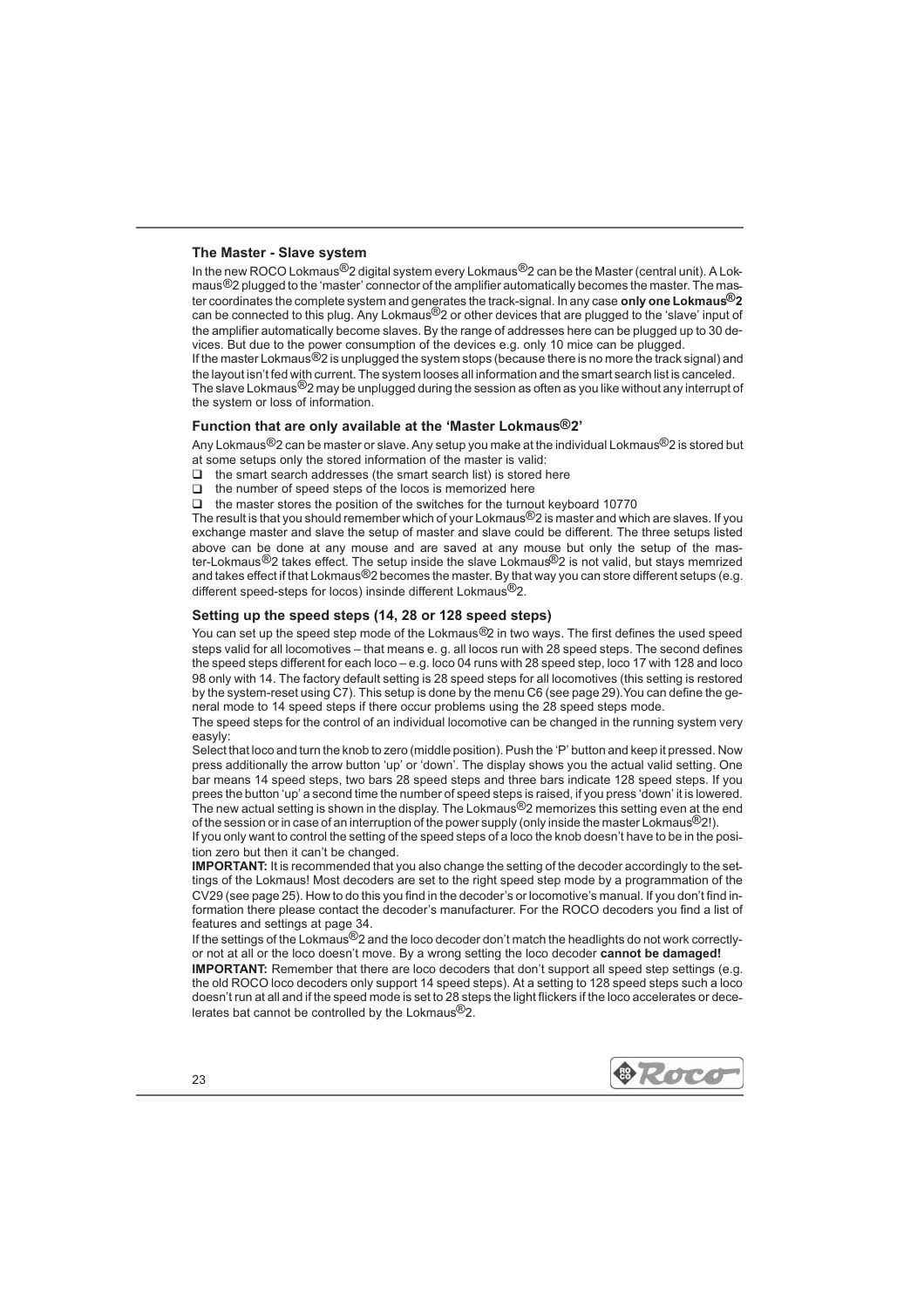#### **Programming modes and programming procedures of the Lokmaus®2**

Before you start to program a loco decoder you should read the instruction to find out what parameters and which values can be programmed and which kind of programming mode is required. An overview for the ROCO decoders and the decoders of other manufacturers that we have tested you find in the compatibility-list on page 33. There you find a list of the facilities of the ROCO decoders too.

Using the Lokmaus<sup>®</sup>2 you can take advantage of all the features of a loco decoder including the programmation. The Lokmaus offers two modes of programmation: the standard and the professional mode. Using the standard mode you can programm the loco address, the minimum speed, the acceleration and deceleration, the maximum speed ant the CV29. Using the professional mode you can program all important settings of the decoders by programming the CVs from 01 to 99 indicating values from 00 to 99.

**IMPORTANT: there must be only one decoder in the system during the programming procedure** (except the digital turnout drive. 42624). If there are more than one loco or switch decoder on the track or connected to the amplifier all decoders are programmed simultaneously including switch-decoders! By that way e.g. all decoders could be programmed to the same address!

Therefore it is the best way to program loco and switch decoders on a separate programming-track. So first unplug all feeding tracks of your layout, second plug the programming track and then start the programming procedure. Instead of unplugging you can install a two-pole-switch that cuts the feeding of the driving area of your layout and only feeds the programming track (see fig. 4 on page 37). **IMPORTANT:** Be careful with switch decoders, they could be damaged that way!

#### **Standard Programming Procedure**

In this mode you can change the most important parameters of a loco such as the address, minimum speed, acceleration and deceleration delay and the maximum speed. Pressing 'P' and one of the function buttons 'star' or 'F1' to 'F4' leads you into the standard programming mode. By the same procedure you select the parameter that you want to program (see the list below).

Meanwhile you press the two buttons the display shows 'SP' and all trains on the layout stop. The two points of the display flash alternately to indicate the standard programming mode. After you released the two buttons the mouse indicates in the display the default value for the selected parameter (connected to an amplifier or central unit that can read out the decoder it indicates the actual setting of the decoder). If you want to change this value e.g. the loco address you select an othere setting by the 'up' or 'down' button. Pressing the button 'P' you confirm the selection and start the programming procedure that writes the setting into the decoder. This procedure takes some time depending on the programming modes that are executed. The display indicates this procedure showing 'P'. After this procedure the Lokmaus®2 returns automatically to the normal state and the locos restart to run. By pressing 'STOP' you can return to the normal state without writing something into the decoder.

**IMPORTANT:**Pay attention to the valid range for the parameters! Please read the instruction of the loco decoder. A list of the features of the ROCO decoders you find on page 34.

This programming mode can be deactivated by the menu C3 – so it can't be used unintentionally by children – see on page 28.

'P' + 'star' programs the address

value 01 to 99, default is 03

- 'P' + 'F1' defines the minimum speed,
	- value 01 to 99, default is 08
- 'P' + 'F2' defines the acceleration delay,
- value 01 to 99, default is 04
- 'P' + 'F3' defines the deceleration delay,
- value 01 to 99, default is 04
- 'P' + 'F4' defines the maximum speed

(only can be programmed if the decoder is load regulated)

- value 01 to 99, default is 15
- 'P' + 'STOP' programs the CV29 that contains basic settings of the decoder value 01 to 99, default is 04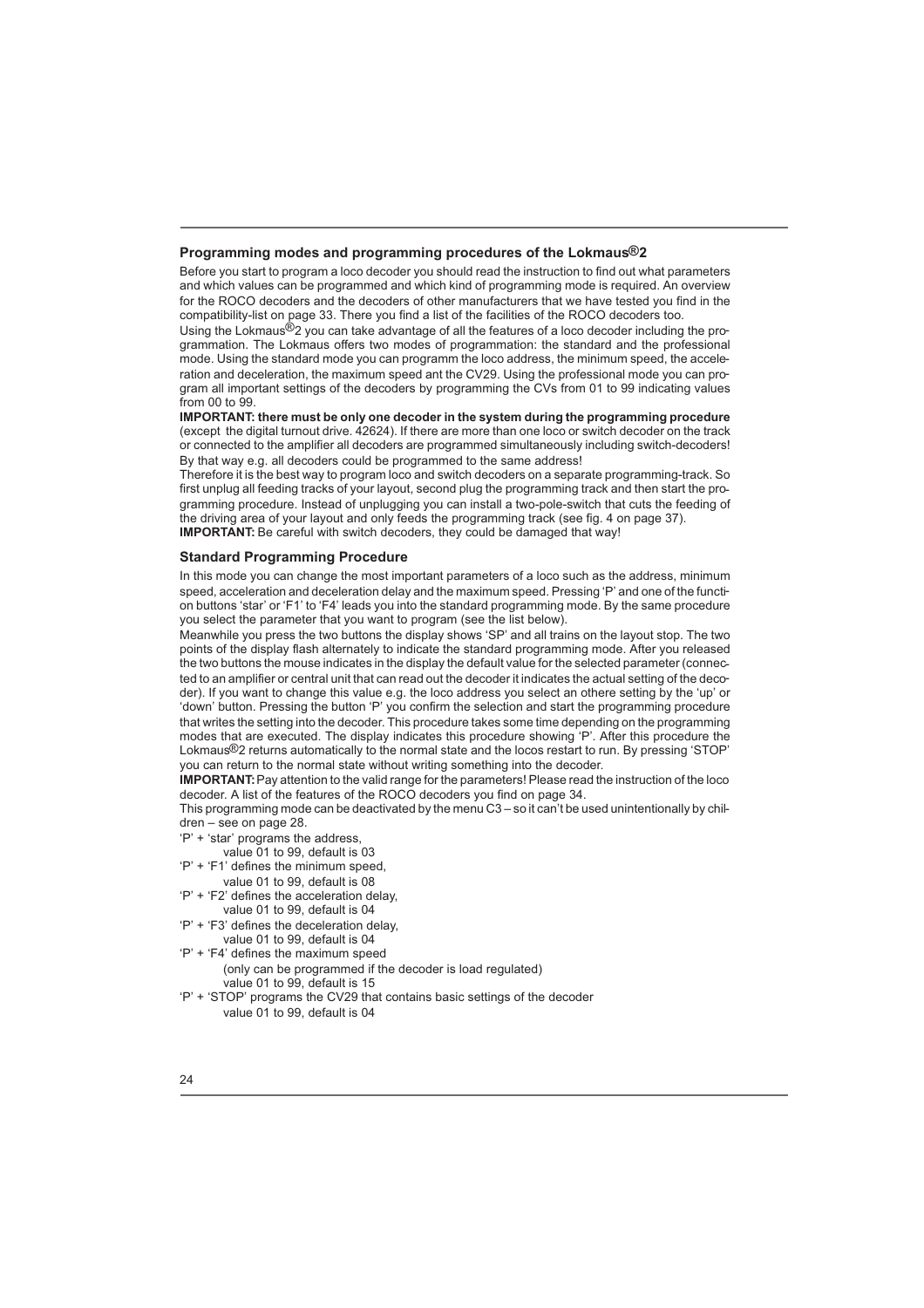## **Programming the CV29**

The CV29 is used for the setup of the decoder. It defines the behaviour of the decoder according to the facilities of the central unit and to your wishes. The CV29 sets up the following features:

- $\Box$  the sense of driving
- $\Box$  the speed step mode
- $\Box$  the automatical recognition of the DC operation (by this way you can use DC to stop the loco in front of a red semaphore)

The valid values for the CV29 are at most of the locos:

| $\Omega$       | sense of driving: normal   | speed step mode14  | digital only             |
|----------------|----------------------------|--------------------|--------------------------|
|                | sense of driving: inverted | speed step mode14  | digital only             |
| 2              | sense of driving: normal   | speed step mode28  | digital only             |
| 3              | sense of driving: inverted | speed step mode28  | digital only             |
| $\overline{4}$ | sense of driving: normal   | speed step mode14  | digital and DC           |
| 5              | sense of driving: inverted | speed step mode14  | digital and DC           |
| 6              | sense of driving: normal   | speed step mode 28 | digital and DC (default) |
| $\overline{7}$ | sense of driving: inverted | speed step mode28  | digital and DC           |

# **Professional Programming Procedure**

Press the button 'P' for at least 8 seconds (this time can be changed by the menu C5 see page 28). You enter the professional programming mode. The display shows 'EP' and both points of the display flash simultaneously. Release 'P' and changes to indicates '01' for the CV01 the first memory of the decoder. If you want to program a different CV then you select this CV using the 'up' and 'down' buttons e.g. the CV04 to program the deceleration delay. The range of CVs you can program by the Lokmaus®2 is from 01 to 99 with values from 00 to 99.

Press 'F1' to confirm your selection and read the decoder or 'F4' to confirm and write it.

If you press 'F1' the display shows 'FS' to indicated the reading procedure and after that it shows you the result.

**IMPORTANT:** The actual amplifier 10761 is not able to read out the decoder, therefore you get an er-<br>ror-message in the display of the Lokmaus<sup>®</sup>2. For the future ROCO plans to develop a device that is more powerful and supports to read the decoder. If you use the Lokmaus®2 together with a LZ100 and LV101 by Lenz then you can read out the loco decoder already today.

If you select 'F4' to write the decoder then you must indicate the value you want to program by the buttons 'up' and 'down'. By principle all values from 00 to 99 are programmable, but most of the decoders only support a smaller range of values. ROCO decoder e.g. accept for the deceleration a range from 01 to 31. In this example you indicate 10 for the deceleration.

Pressing the button 'P' you start the programming procedure and the value is written into the decoder. This procedure takes some time. The display shows 'FP' to indicate this procedure. After that the Lokmaus ®2 returns to the selection of the CV and you can select the next CV in order to program it. At any time during the programming menu you can cancel the procedure by pressing the 'STOP' button and quit the menu without reading or writing the decoder.

The time you have to press the button 'P' to enter this programming mode can be defined by the menu C5 and in the same menu it can be deactivated – so it can't be used unintentionally by children – see on page 28.

## **Programming Modes**

There exist some different methods to transmit the programming information to the decoder: the address-only-mode, the register-mode, the paged-mode and the direct-mode (direct CV-programming). The **address-only-mode** can only determin the address of a loco. It was designed for very simple decoders, that don't support other features.

The **register-mode** (physical register mode) is the oldest method to transmit the programming information to the decoder. The programming information are transmitted as commands for the loco addresses 120 to 127 and are accepted as programming information by every loco after a reset (therefor you should not use the addresses 120 to 127 to control a loco). The selected address defines which kind of information (which memory of the decoder) is accessed. So you have a maximum of eight memories

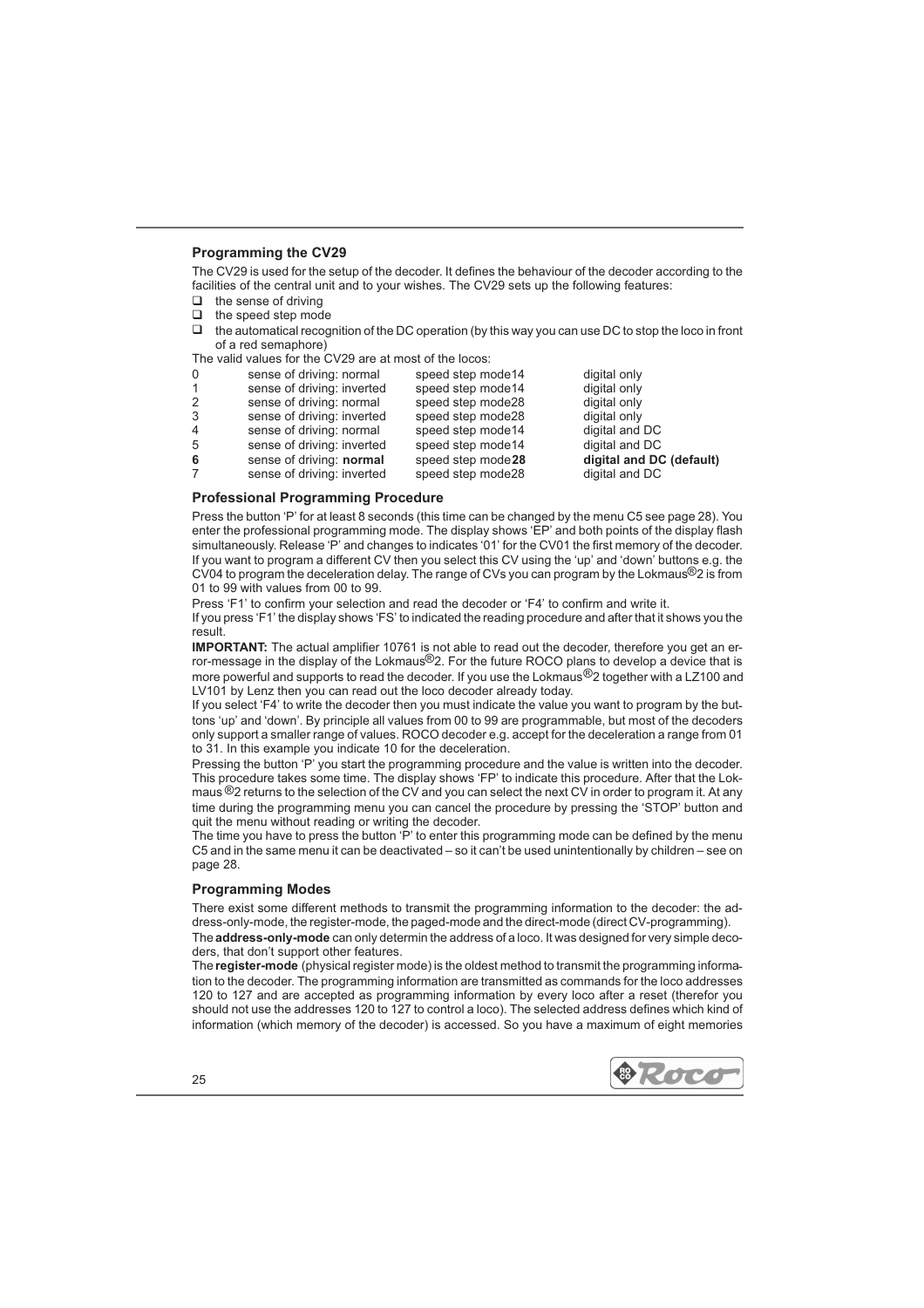that you can address. But very soon the loco decoders had been that powerful that eight memories had not been enough to store all necessary information for the loco decoder setup (e.g. the speed table). The**paged mode**was invented to 'repair' this problem. Two registers are used to access additional memories: the registers 5 and 6. The programming is done in two steps. In the first step the desired memory is stored in the register 5 and in the second step the information is written into register 6. After the programming the decoder itself transports the information into the indicated memory. A complicate procedure that didn't survive a long time.

The**direct-mode** (direct-CV-programming) solves the problem in a much more intelligent way. The programming information is transmitted in one stroke and contains both information, the memory and the data. This is the actual easiest and fastest way to program a decoder.

For you it is a great help that the Lokmaus<sup>®</sup>2 can execute all those programming modes. By the menu C9 you define which mode(s) of programming are done (see page 29).

**IMPORTANT: Read the instruction of the decoder to be sure which programming mode, which memories and which range of values are required by the decoder that you want to program! It differs from one decoder-typ to the other.**For the ROCO loco decoders you find a table with their features on page 34.

## **Programming the Digital Turnout Drive 42624**

Install the drive into your layout. Plug the green programming-wire to the track as shown in the instruction of the digital turnout drive 42624. Be sure that there is no loco on the tracks! Select at the Lokmaus®2 the address that the turnout drive should get. Press the buttons 'P' and 'star' simultaneously to enter the standard programming mode for addresses. By the buttons 'up' and 'down' select the address that the turnout drive should take. Press 'P' to start the programming procedure which writes the address into the digital turnout drive. This procedure takes some time and the display indicates it by showing 'P'. After this procedure the Lokmaus<sup>®</sup>2 automatically return to the normal operation. Release the green programming wire from the track. The turnout drive now can be operated by the button 'F1'.

During this programming procedure further digital turnout drives 42624 may stay installed because the turnout drive takes the address only in case that the green programming wire is attached to the track.

**Be careful with switch decoders of other manufacturers (e.g. k87N, k73 and k74). They can be damaged if they are programmed to a loco address!**

**IMPORTANT:** in the 28 speed steps mode you can only use the button 'F1' to operate the drives. Using the 14 speed steps mode allows you to use either the 'star' button and the 'F1'. In this case you can operate two drives on the same address – controlled by the 'star' and the 'F1' keys (see instruction of the digital turnout drive 42624).

In order to use both buttons you must set the address of the drive to 14 speed steps at the Lokmaus®2. After the normal programming procedure – as shown above – you must press the button 'star' or 'F1' before you release the green programming wire from the track. By this button the turnout drive can be operated afterwards.

How to program other digital turnout drive or digital decoders for drives read the manuals of these decoders. For drive decoders that can't be operated by loco addresses you need the ROCO turnout keyboard 10770.

#### **Short circuit and overload**

If a short circuit or an overload occurs then the Lokmaus®2 cuts the feeding of the layout. The display shows two vertical bars with wide and small distance that flash alternately. You must remove the short circuit or reduce the load of the layout. After that you can re-start the layout by pressing the 'stop' button. After a short delay (about 1 second) the layout restarts.

#### **The booster 10762**

You need a booster if the Lokmaus<sup>®</sup>2 often shows the short circuit message but no train is derailed. In that case an overload is occurred by too much power consumption e.g. by locomotives or illuminated cars. The booster offers another 3 Amps to feed the layout and solves the overload. Every booster must get his energy from a separate transformer 10718.

**IMPORTANT:**Booster and amplifier or two boosters must not be plugged together to the same transformer.

26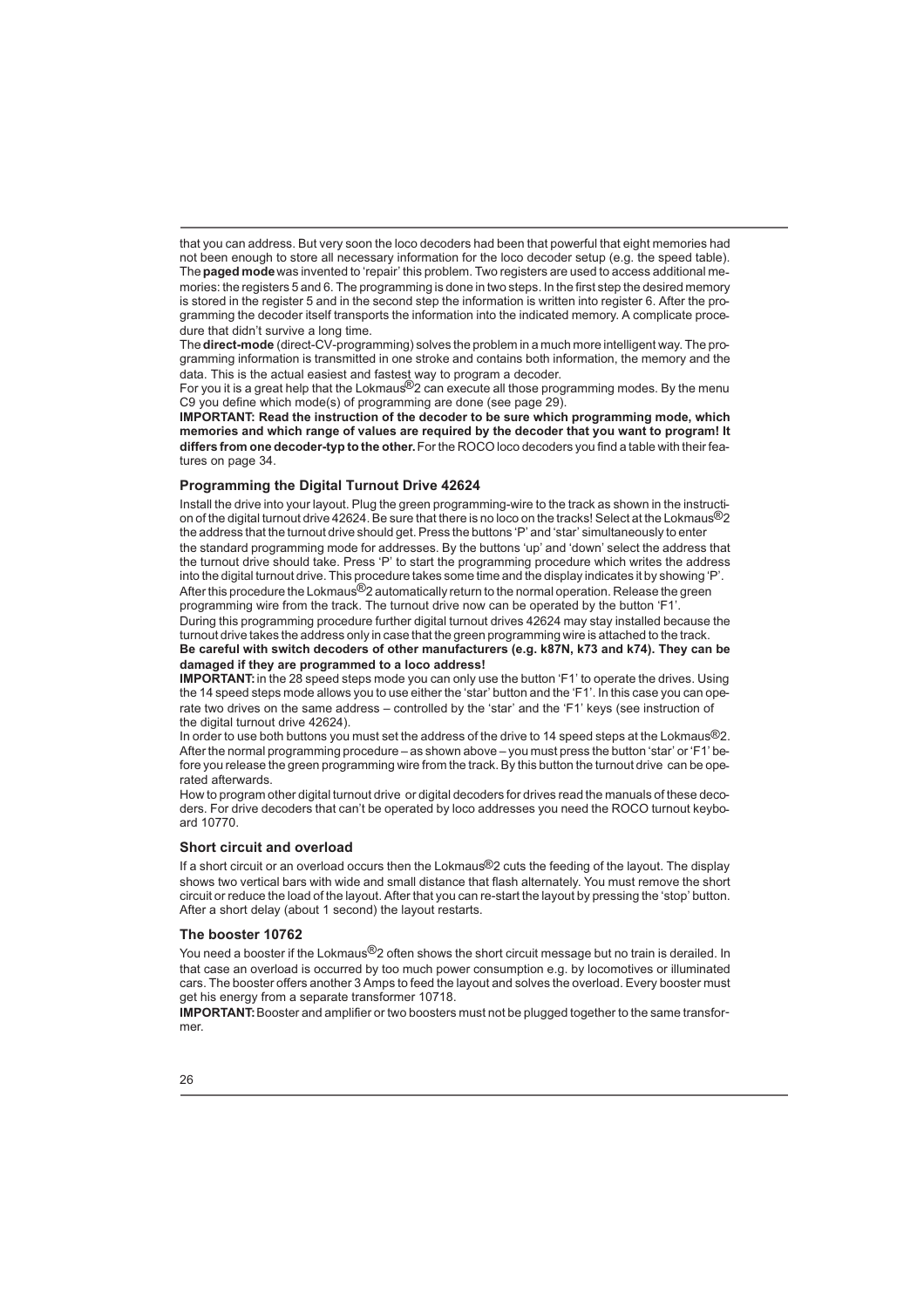#### **Using one or more boosters 10762**

Devide your layout into separated feeding sections. Define the sections in a way that every section needs nearly the same amount of power. To calculate the power consumption see the following list:

- $\Box$  standing locos including headlights about 100 mA
- $\Box$  driving locos depending on the type of loco and its load 300 to 600 mA
- $\Box$  illuminated car per bulb about 30 mA
- $\Box$  digital uncoupler or smoke generator about 100 mA

If the sum of power consumption is higher than 2500 mA then the section is overloaded and must be devided. Please remember that bulbs have a big tolerance in power consumption. It can reach from 25 to 70 mA. If you use the digital turnout drive 46264 or connect other switch decoders directly to the tracks then you must calculate a reserve of 500 mA to operate them.

Those sections are without any influence on the running of the locos or on the way how to operate a turnout. At any time and at any place of the layout always the same information is available. Therefore you do not need to know in which section a loco is running to address and control it.

In order to install the sections switch off the layout. Devide it into separated sections by using the ROCO plastic connectors 42611, by using sectionated track or simply cut the profiles of the tracks on both sides. Install a feeding track ROCO 42517 or use the wire 22217 to feed the section. Connect it to the track out plug of the booster. The booster gets its energy via the two-ople black wire from the transformer 10718. The booster gets its information to amplify via the special wire that comes with the booster. It connects the plug 'booster out' of the amplifier with the plug 'booster in' of the booster. The plug 'booster out' of the booster can be used to connect an additional booster. A maximum of four boosters can be used. The scheme fig. 3 on page 36 shows the wiring diagram.

IMPORTANT: Make sure that the tracks at all sections have the same polarity, so that there don't happen short circuits if a train passes from one section to an other. If a short circuit occurs simply turn the plug of the feeding track by 180°!

## **Analogue locos (locos without digital decoder) on digital tracks**

The second generation of the ROCO digital system does not support controlling a loco without a digital decoder (also the old digital is cool system didn't). The reason is that a loco without digital decoder on a digital layout causes an enormeously bothering high-frequency noise. There is also the danger that small motors (originally N-scale motors) that are installed in some small H0 locos could be damaged.

**ATTENTION: in no case you may plug parallelly to a digital system a normal DC-transformer to the same tracks! The digital amplifier will be damaged!**

Even locos that you already have can be equiped with a decoder. If the loco is equipped with a NEM-plug it is very easy to install the decoder. Inside those locos you find the plug to connect the decoder. There is no nesessity of mechanical works because the space for the decoder is prepared. How to install the decoder is shown in the instruction of those locomotives.

Most of the locos that are not equipped with a NEM plug can be converted to digital too. But in that case mechanical works could be necessary and therefore it is better to ask your specialized dealer to convert your locos.

Locos of other manufacturers can be converted to digital too. If they are equipped with a NEM-plug the conversion is as easy as to convert a ROCO locomotive. If the loco is not prepared for the digital conversion you must find a space for the decoder inside the loco or make it by mechanical works.

If you want to install the decoder with load regulation then the loco must be equipped with a DC-motor or the AC-motor must be converted from electrical field magnets to a motor with permanent magnets.

#### **Compatibility of the new system (RocoNet) to the old digital system (Maus-Bus)**

The new Lokmaus®2 10760 and amplifier 10761 offer a lot of additional features compared to the old ROCO 'digital is cool' system with the Lokmaus 10750 and the central unit 10751. The new Lokmaus<sup>®</sup>2 can control 99 locos, can program all features of the decoders and can be combined with more devices. This extension only was possible by creating a new, extended structure of data-communication between the Lokmaus<sup>®</sup>2 and the amplifier. We call it the RocoNet. That is why it is not possible to use the Lokmaus<sup>®</sup>2 in combination with the former central unit 10751 (you must not try to connect it to the old system – what is not possible because of the different plugs).



27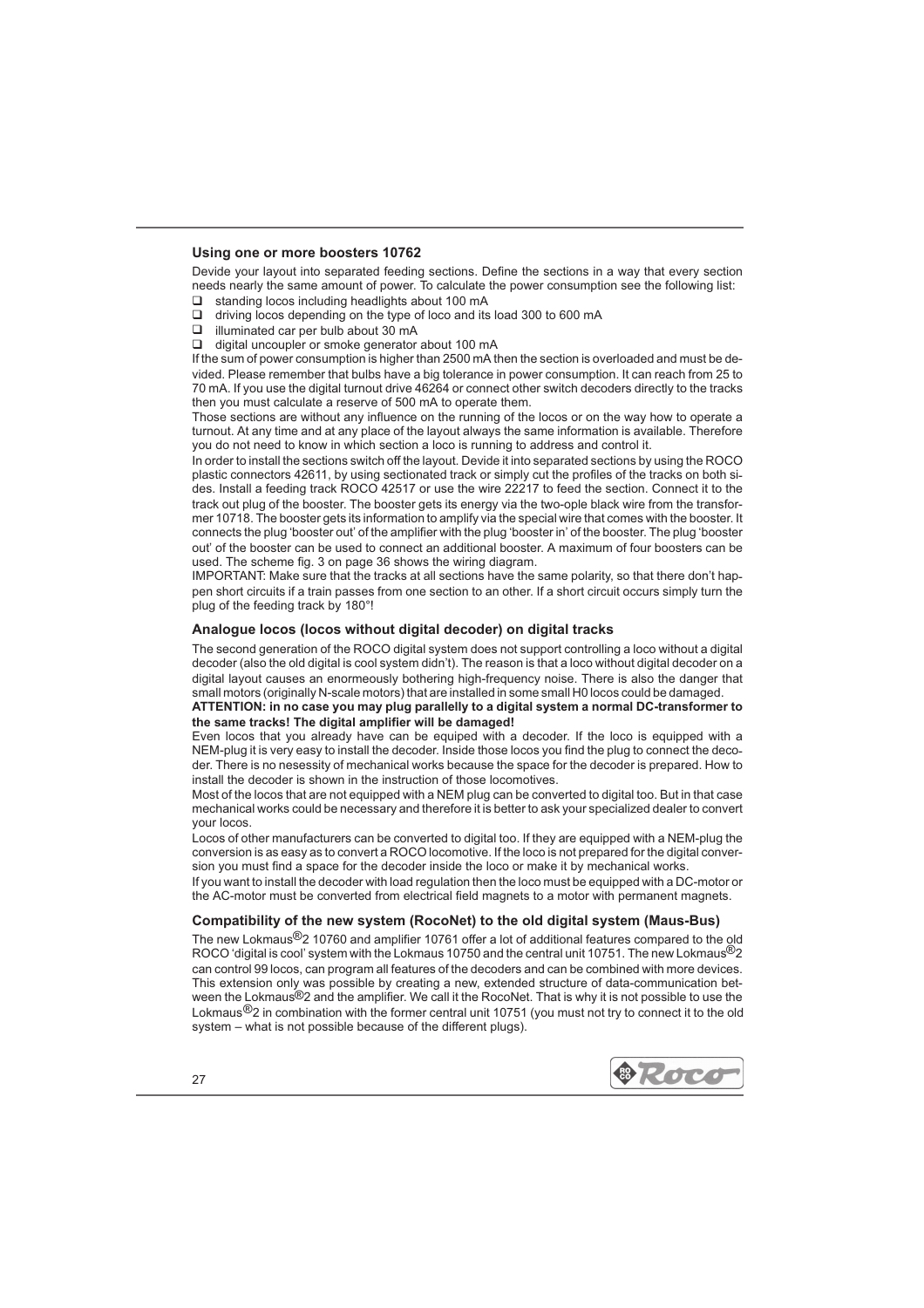The old 'digital is cool' system by ROCO (Lokmaus 10750 and central unit 10751) can be used – with its old facilities – together with the new system. In order to connect it to the new system you need the tanslator modul 10759 that is plugged to the RocoNet as any Lokmaus®2 (slave input of the amplifier or via an Y-adaptor to the extended RocoNet). The wiring diagram shoes fig 3 on page 35.

In that way you can control by the old system eight locos in the new system (addresses 1 to 8) and operate the headlights and one additional function F1. You can operate the switches 1 to 8 and control the digital crane 46800.

IMPORTANT: Locomotives that you control by the old Lokmaus must be programmed to the 14 speed steps mode because the Lokmaus of the first generation only 'knows' this mode. The new container crane can't be operated neither by the old nor by the new Lokmaus. You need the joystick 10780.

# **Compatibility of control devices and decoders**

The new Lokmaus<sup>®</sup>2 is fully compatible to the actual devices of the Lenz digital plus system (X-Bus and XpressNet see list on page 33). More detailed and actual information you get from the support department of ROCO in your country or via internet at **'www.roco.co.at'**.

On a layout that is controlled by the ROCO Lokmaus<sup>®</sup>2 you can also control locos equipped with a ROCO Decoder but also all decoders that are compatible to the standards of NMRA-DCC. A list that tells you all decoders that we have tested for compatible is printed on page 33.

You can also equip locos of other brands with ROCO decoders. Conditions are enough space to install the decoder. If you want to install the decoder with load regulation then the loco must be equipped with a DC-motor or the AC-motor must be converted from electrical field magnets to a motor with permanent magnets.

# **The menu system of the Lokmaus®2**

The menu system of the Lokmaus<sup>®</sup>2 allows you to define a lot of settings of this digital system to adapt it to the specifications of your layout and your wishes. For example you can protect the system from unintentional programming and emergency-stop.

In order to enter the menu system you must unplug the Lokmaus<sup>®</sup>2 while the amplifier is running. keep the button 'P' pushed meanwhile you re-plug the Lokmaus<sup>®</sup>2. The display shows you the first menu 'C0'. Using the buttons 'up' and 'down' you can also select other menus e.g. 'C3'. Push 'P' again and the display shows the actual value of 'C3'. By the buttons 'up' and 'down' you can change this value of 'C3' and pushing 'P' you confirm and activate your input. Pushing 'STOP' you quit this menu.

The following list tells you the various menus and explains the system-functions that you define by those menus:

**C0 – the device address** of the individual Lokmaus®2. Normally the autoconfiguration feature of the Lokmaus®2 selects it automatically. But if you have deactivated this feature by the menu CA then you have to do it yourself (e.g. in case of difficulties). Addresses are valid from 01 to 30. Factory default is 01.

**C1 – the number of smart-search-addresses** defines the length of the smart search list. It should be as long as the number of locos that are running on your layout. Making it longer slows down the data transmission to the locos. But it is possible to run more locos than places in this list.

This setting affects all input devices, but only the setting of the master-Lokmaus®2 is activated. Changing C1 at a slave-Lokmaus<sup>®</sup>2 don't affect the system but are stored in the memory of this Lokmaus<sup>®</sup>2 and get activated if this Lokmaus®2 becomes master. Minimum is 1 maximum is 22 addresses, default is 5.

**C2 – the smart-search-function** can be enabled and disabled by this menu. If you select the value 00 the smart-search-function for this individual Lokmaus<sup>®</sup>2 is disabled. The search function at this device doesn't stop at any address but runs continously. =1 enables the smart-search-function.

**C3 – the protection (1)** disables the standard programming mode for this individual Lokmaus®2 and the changement of the speed steps mode. So it protects the system from unintentional use of those functions e.g. by children. 00 deactivates those functions, 01 enables the standard programming and the changement of the speed step mode.

**C4 – the protection (2)** disables the button 'STOP' of this individual Lokmaus®2. So the 'STOP' can't be used unintentionally e.g. by children. In any case after a short circuit you can release the layout with this button. 00 disables the button and 01 enables it again.

**C5 – protection (3)** this menu defines the time you have to push the button 'P' continously to enter the experts' programming mode. Setting it to 00 disables this programming mode on this individual Lok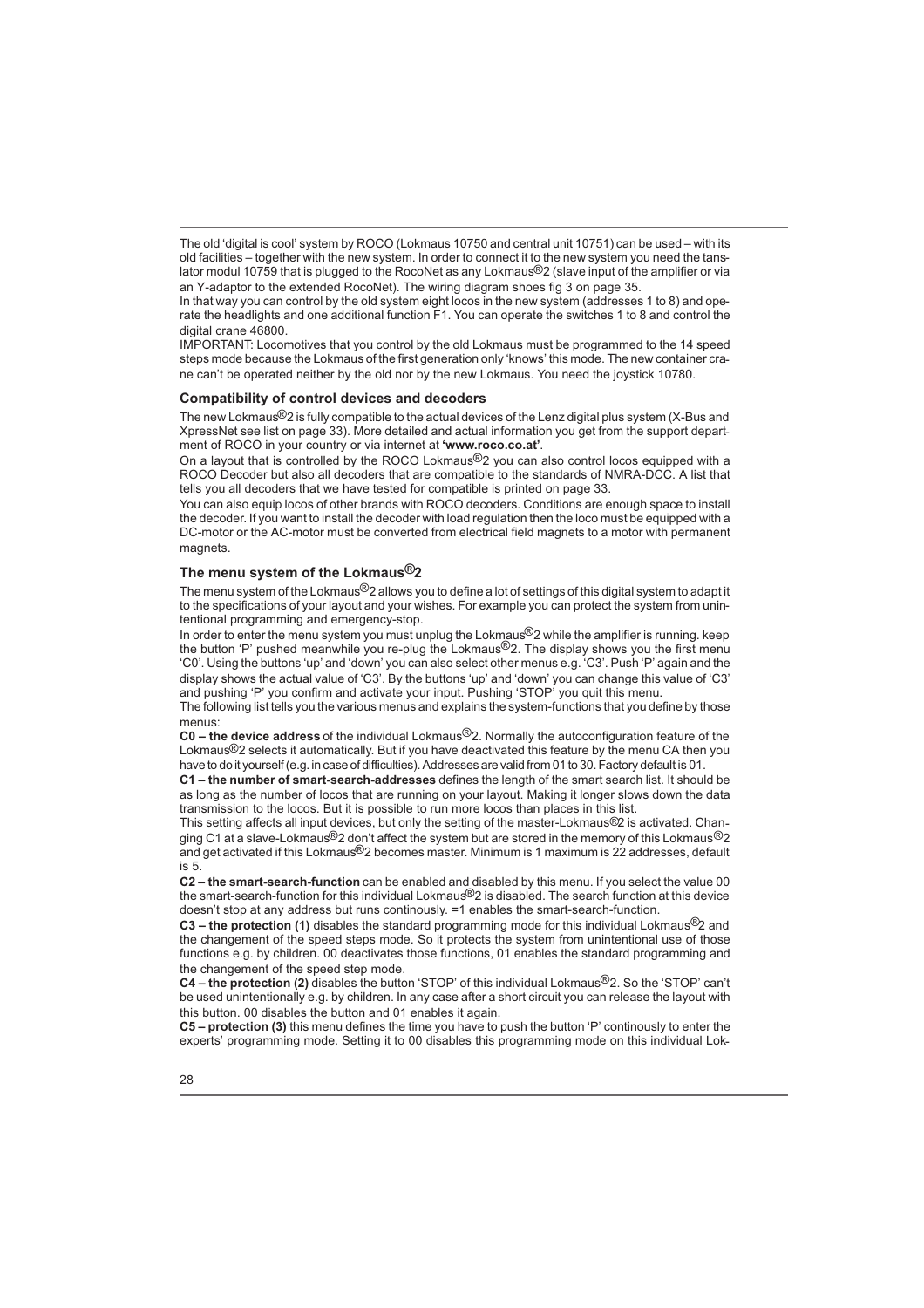maus<sup>®</sup>2 and protects it against unintentional use e.g. by children. A value from 01 to 15 enables the experts' programming mode and defines the time you have to push the button 'P' to enter the programming tool.

**C6 – the basic definition of the speed step mode**. This setup defines the default speed step mode for any loco. The display indicates it by horizontal bars: one bar means 14 speed steps, two bars 28 and 3 bars symbolize 128 speed steps. For every individual loco you can change this setup. An example: you have selected 28 speed steps as default for all locos then you can set individually 128 speed steps for the locos 04, 19 and 73 and 14 steps for the address 01 because this loco only supports this mode.

**C7 – the reset-function** restores the factory defaults of this individual Lokmaus®2. C7 normally is 00. Setting it to 01 causes the reset. All menus of this Lokmaus are re-defined in the way it came from the factory.

**C8 – the number of addressed devices** defines how many devices are addressed by the master Lokmaus<sup>®</sup>2. Only a device that is addressed can send information to the master-Lokmaus<sup>®</sup>2 in order to control a loco or in order to operate a turnout drive. Therefore you must increment the number of addressed devices if you use more than 5 devices such as Lokmaus<sup>®</sup>2 or turnout keyboards 10770. The addresses 29 and 30 that are reserved for the Translator 10759 and the Lenz interface LI100 are always addressed and don't have to be included in your calculation. It is not useful to raise this number higher

than the number of devices you use because it slows down the reaction of the system. **C9 – choice of the programming methods** that are executed by the Lokmaus®2. The Lokmaus®2 can program a loco by four methods (see page 25). Any programming method takes time so it is not useful to execute methods that are not necessary. By this menu you can disable those methods. The follo-

|                |    |           |    | wing table shows the values for C9 and the programming methods you select by this values: |    |    |    |    |           |
|----------------|----|-----------|----|-------------------------------------------------------------------------------------------|----|----|----|----|-----------|
| C <sub>9</sub> | ΑO | <b>RG</b> | СV | РM                                                                                        | C9 | ΑO | RG | СV | <b>PM</b> |
| 00             |    |           |    |                                                                                           | 08 | on |    |    |           |
| 01             |    |           |    | on                                                                                        | 09 | on |    |    | on        |
| 02             |    |           | on |                                                                                           | 10 | on |    | on |           |
| 03             |    |           | on | on                                                                                        | 11 | on |    | on | on        |
| 04             |    | on        |    |                                                                                           | 12 | on | on |    |           |
| 05             |    | on        |    | on                                                                                        | 13 | on | on |    | on        |
| 06             |    | on        | on | (default)<br>—                                                                            | 14 | on | on | on |           |
| 07             |    | on        | on | on                                                                                        | 15 | on | on | on | on        |
|                |    |           |    |                                                                                           |    |    |    |    |           |

 $AO =$  address only,  $RG =$  register mode,  $CV = CV$  direkt,  $PM =$  paged mode

Default is 14 (at the Lokmaus<sup>®</sup>2 that are included in the starting sets 41203 and 41212 default is 06) that means that the Lomaus<sup>®</sup>2 executes the three methods address only, register and CV direct one after the other.

Only the setup of the master-Lokmaus®2 takes effect. The setup of the slave Lokmaus®2 takes no effect but is stored in this Lokmaus®2.

**CA – the autoconfiguration** procedure is managed by this menu. The autoconfiguration automatically searches the next free RocoNet address if a device is plugged the first time to a system. By default this is set to 01 in order to unable this procedure. By 00 you disable this procedure. In this case you have to define the device address yourself. This makes only sense if there are problems with the autoconfiguration or if autoconfiguration is not supported by the system the Lokmaus®2 is plugged to.

**CB – the software-version of the Lokmaus®2** is displayed. The display tells you the software-version of this individual Lokmaus®2. The function is read-only. You can't change it.

**CC – the software-version of the RocoNet** is displayed. The display tells you the version of the Roco-Net. The function is read-only. You can't change it.

#### **Combination of digital and non-digital parts of a layout**

All ROCO digital locomotives also run on conventional DC layouts (except the versions for the Märklin Motorola digital system that run on a conventional AC layout). The loco decoder automatically detects the system he is running in. Therefore it is easily possible to construct a layout that combines digital an conventional sections e.g. in the phase of converting your layout from conventional to digital. In this phase not digitalized locos can run on the DC-section of your layout without problems parallely to the digital locos that can run on both sections.



29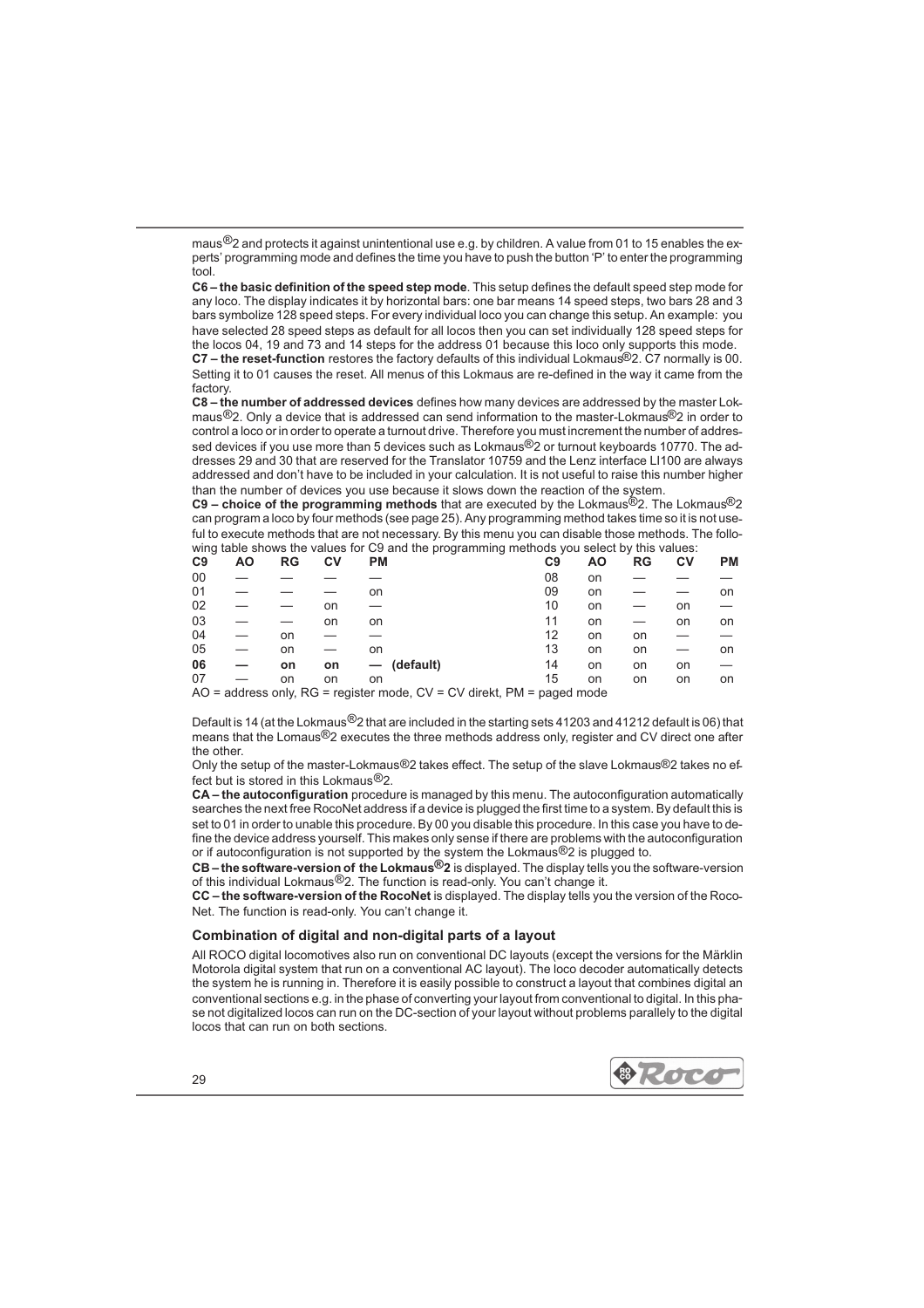#### **Installing the separator 10768**

The digital and the DC-section of your layout must be strictly separated from each other. In order to be sure that it is insulated separate the sections by using the ROCO plastic connectors 42611 on both sides of the track or cut both track profiles (see fig. 6 on page 38).

In spite of the insulation the two sections are connected by the wheels of a train that passes from one section to the other. This causes a short circuit between the digital and the conventional system that could damage the digital amplifier or booster. In order to avoid the short circuit the separator is installed between the DC transformer and the feeding track of the conventional section. The separator cuts the connection between the DC transformer and the tracks automatically if the insulation between the two sections is bridged by a train. So the short circuit detection of the Lokmaus®2 is not activated and the train can pass from one system to the other.

Passing from the digital system to the DC-section the loco decoder automatically detects the different feeding and assimilates the speed of the loco to the DC tension on the tracks. It also checks the polarity of the tracks. If it matches the sense of driving of the loco then it continuos its run. If it doesn't match the train stops with the programmed deceleration delay. To make it continue, you have to set the knob of the DC transformer to the middle (stop-position) and re-start the train.

In the same way the decoder reacts passing from the DC-section to the digital system. In the digital section it immediately gets the digital information and regards these commands. It also checks the information of the direction and in case that it doesn't match the train stops with the programmed deceleration delay. Now you must change the sense of driving of the train to make it re-start.

#### **A pass-over-section**

This simple wiring and procedure with the ROCO separator 10768 includes a small disadvantage if there are several trains on the tracks:

Meanwhile one train passes the separation between the two systems the complete DC-section is fed by the digital system. This causes all conventional locos to stop and all digital locos get digital informations and could react according to those commands. This effect can be avoided by installing a pass-over-section as shown in fig. 7 on page 38. This section must be longer than the longest train that passes over it. It is insulated on both ends on both sides. A train that passes over this section only connects the pass-over-section to the digital or to the DC system that is controlled by the separator. In that way no digital information can enter the DC-section and influence the locos running there.

#### **Turning loops in a digital layout**

Everybody knows the problems caused by a turning loop in a conventional DC layout. Also on a digital layout after a loop the left and the right track profile meet each other and would cause a short circuit if you don't install a wiring that avoids this matter.

The ROCO digital turnaround loop module 10769 solves the problems of a turnaround loop in the digital system. Separate the turnaround loop at both ends on both track profiles as shown in fig. 5 on page 37. The separated section must be longer than the longest train that will pass the loop. The feeding of the turnaround loop is controlled by the turnaround loop module 10769. The modul itself is powered from a track outside of the loop or directly connected to the amplifier or a booster.

The turnaround loop module 10769 works as follows: If a train enters the turnaround loop – doesn't matter from which direction – and the polarity of the tracks before and inside the loop are not identical then a short circuit occurs inside the turnaround loop modul that is detected immediately and the modul inverts the polarity of the loops. This happens that fast that the amplifier doesn't detect a short circuit or that the train slows down. Now the loop has the right polarity to enter the loop.

This procedure must be repeated when the train leaves the loop, because now the polarity of the loop is wrong for leaving it. For the digital operation of the trains the polarity of the tracks doesn't matter the train is not disturbed if the polarity of the tracks is inverted. It can pass the loop without stopping and with any action that would have to be done by you.

To make sure that the turnaround modul 10769 detects the short circuit fast enough you must adjust the sensitivity of the modul by the lateral potentiometer (see instruction of the modul).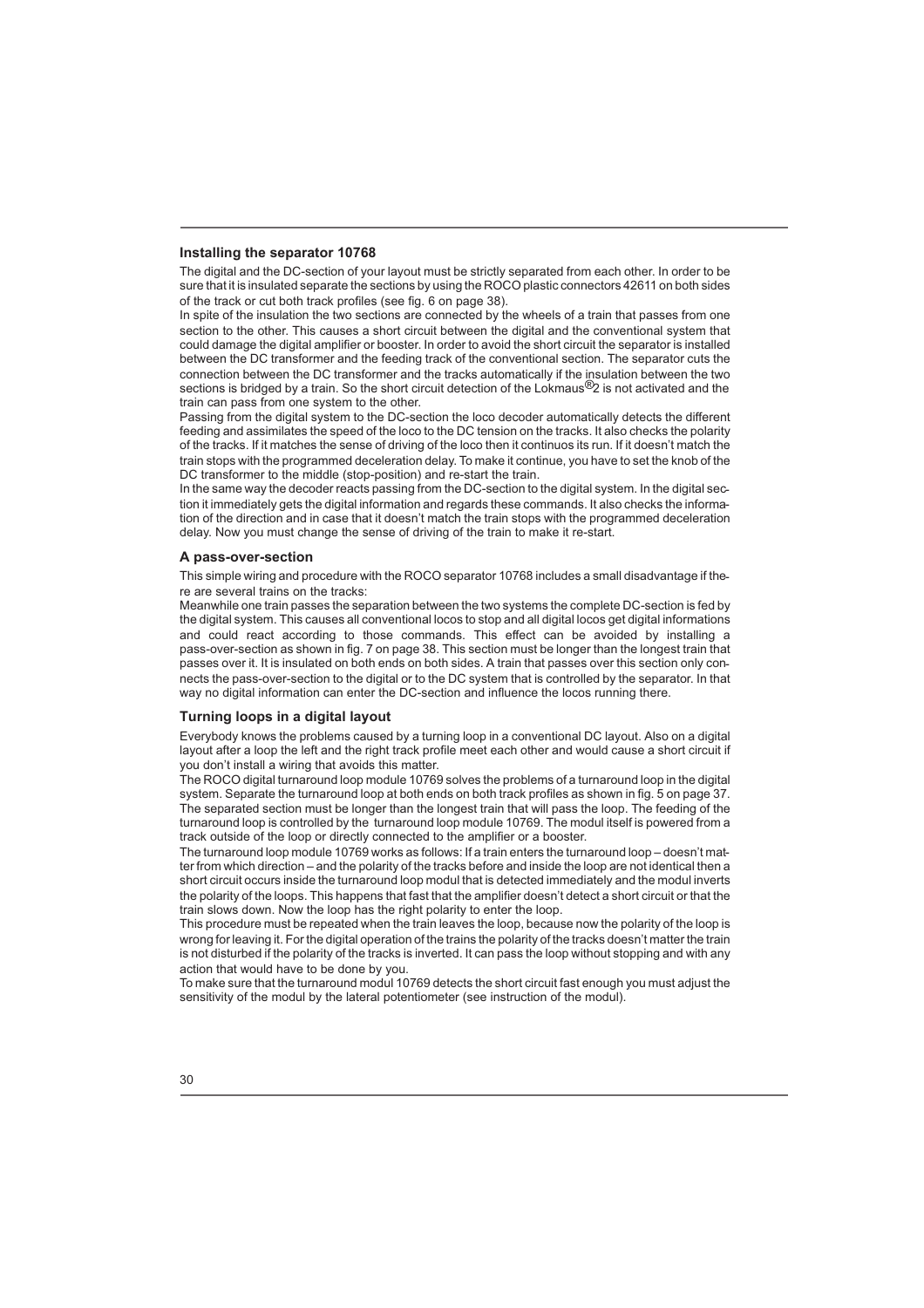# **Trouble-shooting**

| or off                                      | Headlights don't work correctly speed step mode of the Lokmaus <sup>®</sup> 2 and the loco-decoder don't<br>flashes or can't be switched on match. The speed step mode for the address of the loco at the<br>Lokmaus ${}^{\circledR}$ 2 is wrong or the CV29 is programmed faulty.<br>How to define the speed step mode see page 23<br>How to program the CV29 you find on page 25 |
|---------------------------------------------|------------------------------------------------------------------------------------------------------------------------------------------------------------------------------------------------------------------------------------------------------------------------------------------------------------------------------------------------------------------------------------|
| loco doesn't move<br>(128 speed step mode)  | speed step mode of the Lokmaus <sup>®</sup> 2 and the loco-decoder don't<br>match. The speed step mode for the address of the loco at the<br>Lokmaus ${}^{\circledR}$ 2 is wrong or the decoder desn't support this mode.<br>How to define the speed step mode see page 23<br>How to program the CV29 you find on page 25                                                          |
| sense of driving of the loco is<br>inversed | the programming of the CV29 must be corrected to change the<br>sense of driving.<br>How to program the CV29 you read on page 25                                                                                                                                                                                                                                                    |
| headlights of the pilot car (e.g.           | By programming the CV29 you must change the sense of driving<br>of the ICE don't match direction of the pilot car. Put the pilot car without loco on the programming track!<br>How to program the CV29 you read on page 25                                                                                                                                                         |
| the speed step mode can't be<br>changed     | knob is not in middle position (00). In this position you can control<br>the speed step mode, but you can't change it.<br>How to change the speed step mode you can read on page 23.                                                                                                                                                                                               |
| the display shows the<br>message 'PA'       | an other Lokmaus <sup>®</sup> 2 in the system is programming. You can pro-<br>gram only by one Lokmaus <sup>®</sup> 2 simultaneously. During this time no ot-<br>her Lokmaus <sup>®</sup> 2 can make an input. If the programming procedure is fi-<br>nished, this message disappears automatically and the locos re-start<br>to run.                                              |

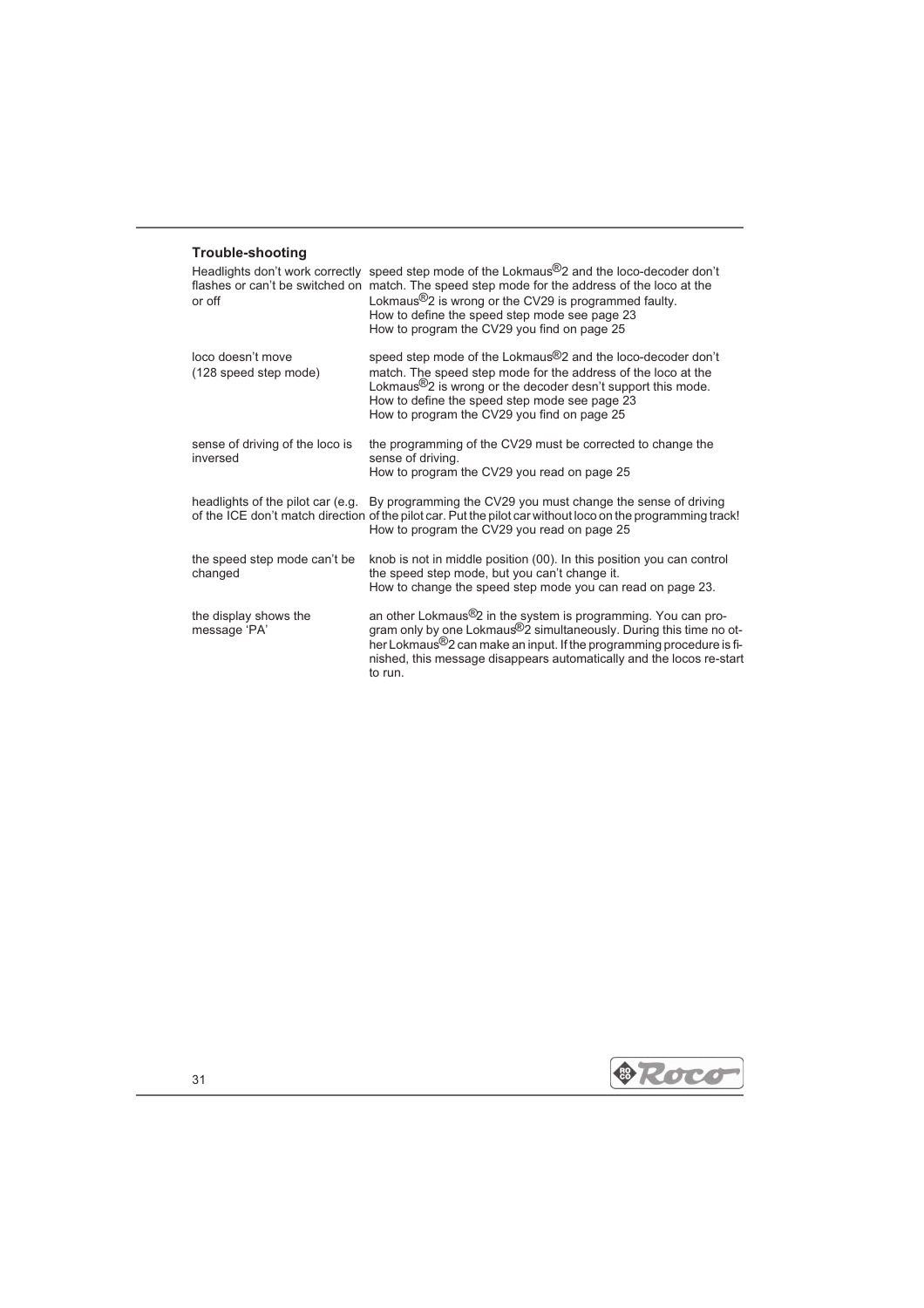| <b>Error Messages</b> |                                                                                                                                                                                                                                                                                                                                                                                                                                                                                                                        |
|-----------------------|------------------------------------------------------------------------------------------------------------------------------------------------------------------------------------------------------------------------------------------------------------------------------------------------------------------------------------------------------------------------------------------------------------------------------------------------------------------------------------------------------------------------|
| error-code E1         | A short circuit on the programming track has occured. Please<br>make sure that the loco is not derailed and that there's no fault in<br>the wiring of the programming track.<br>A newly converted loco may have a faulty wired decoder.                                                                                                                                                                                                                                                                                |
| error-code E2         | Trying to read the decoder didn't have a result because the loco<br>didn't answer.<br>Please make sure that the loco is not derailed and that there's no<br>fault in the wiring of the programming track.<br>A newly converted loco may have a faulty wired decoder.                                                                                                                                                                                                                                                   |
| error-code E3         | the result of reading a decoder is higher than 99 and therefore the<br>Lokmaus ${}^{\circledR}$ 2 can't display it on their 2-digits display. It can display<br>values from 00 to 99. If the result is higher then you get this er-<br>ror-message.                                                                                                                                                                                                                                                                    |
| error code E6         | The actual RocoNet address of the Lokmaus <sup>®</sup> 2 is already in use.<br>After this error message the Lokmaus <sup>®</sup> 2 automatically starts to<br>search for a new free device-address. If you have disabled the au-<br>toconfiguration you must correct the device address yourself.<br>How to change the device-address you can read on page 28.                                                                                                                                                         |
| error code E7         | The actual RocoNet address of the Lokmaus®2 is not addressed.<br>This error message may occur because you added more devices<br>to the system than defined in the menu C8.<br>How you raise the number of devices you read on page 29.<br>This error message can also appear in the moment that you plug<br>the Lokmaus®2 to the system very slowly. The data transmission<br>is connected later than the power supply of the Lokmaus ${}^{\circledR}$ 2.<br>This error is corrected automatically after a short time. |
| error code E8         | A data communication error in the RocoNet has happened. If the<br>system doesn't continue after this error message please unplug<br>the amplifier from the transformer and re-plug it.                                                                                                                                                                                                                                                                                                                                 |
| error code E9         | The Lokmaus <sup>®</sup> 2 has received an unknown command or the data<br>transmission was disturbed. This error message also occurs if you<br>try to read a decoder but the Lokmaus $@2$ is plugged to an amplifier<br>(e.g. the amplifier 10761) that doesn't support this feature.<br>By pressing 'STOP' you release this error message.                                                                                                                                                                            |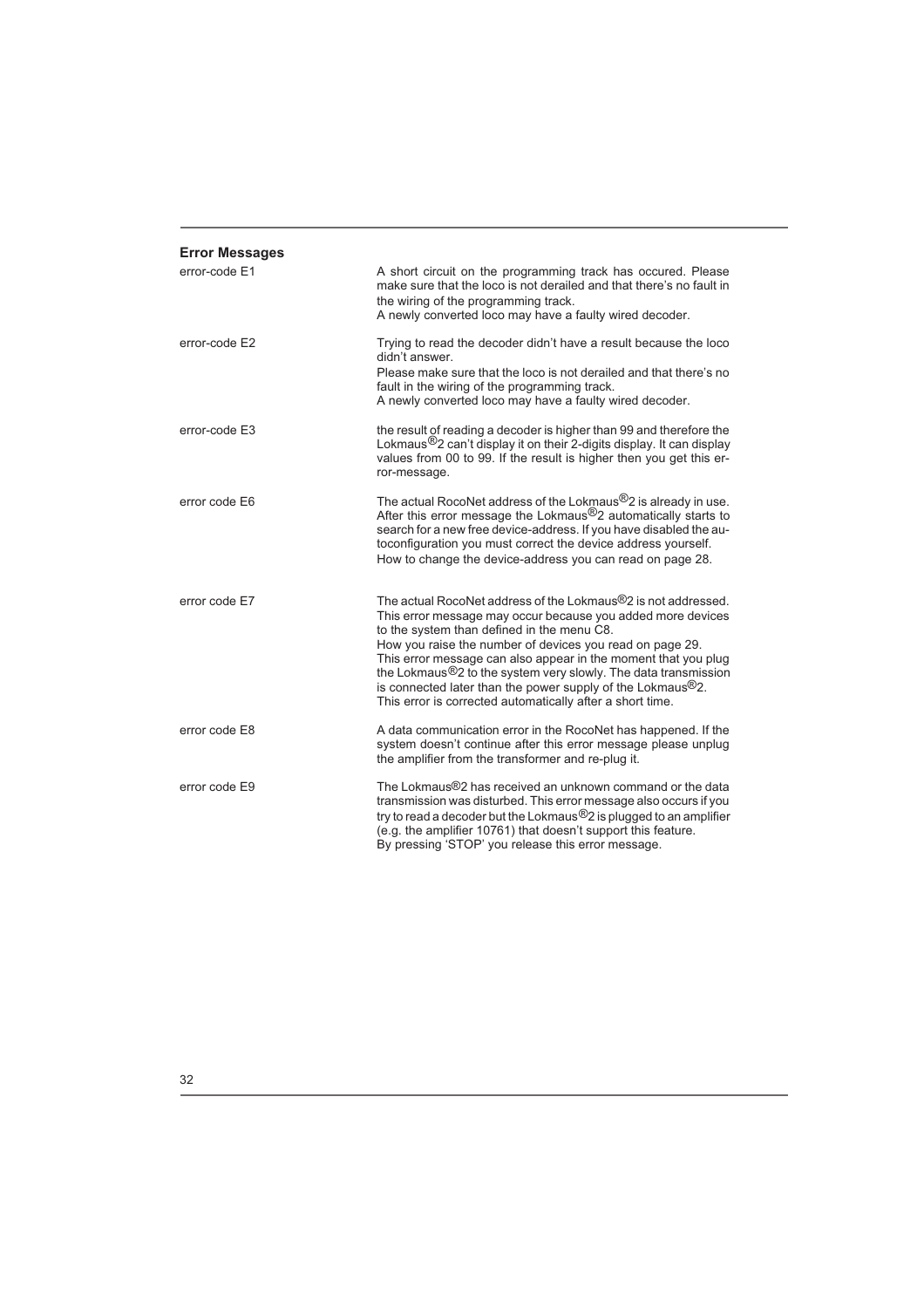| <b>Compatibility of loco decoders</b> |                                                                                                              |                                        |                                                                      |                                                                      |                                                                                |                                                                                                          |
|---------------------------------------|--------------------------------------------------------------------------------------------------------------|----------------------------------------|----------------------------------------------------------------------|----------------------------------------------------------------------|--------------------------------------------------------------------------------|----------------------------------------------------------------------------------------------------------|
| <b>Manufacturer</b>                   | Code                                                                                                         | AO                                     | <b>PM</b>                                                            | <b>RG</b>                                                            | <b>CV</b>                                                                      | <b>Comment</b>                                                                                           |
| Roco                                  | 10740<br>10741<br>10742<br>10745<br>10771<br>Köf<br><b>ICE</b><br>215<br><b>ICE</b><br><b>BR310</b><br>42624 | ok<br>ok<br>ok<br>ok<br>ok<br>ok<br>ok | ok<br>ok<br>CV <sub>01</sub><br>ok<br>CV <sub>01</sub><br>ok<br>CV01 | ok<br>ok<br>CV <sub>01</sub><br>ok<br>$\overline{\phantom{0}}$<br>ok | ok<br>ok<br>ok<br>ok<br>ok<br>ok<br>CV <sub>01</sub><br>ok<br>CV <sub>01</sub> | from starting-sets 41100 and<br>41101 not programmable<br>headlight-decoder ICE<br>digital turnout drive |
| Arnold                                | 81200<br>81210<br>81220                                                                                      | ok<br>ok<br>ok                         |                                                                      | ok<br>ok<br>ok                                                       | ok<br>ok<br>ok                                                                 |                                                                                                          |
| Digitrax                              | <b>DH140</b><br><b>HAG501</b>                                                                                |                                        | ok<br>ok                                                             | ok<br>ok                                                             | ok<br>ok                                                                       |                                                                                                          |
| <b>ESU</b><br>Kühn                    | LokSound ok<br>T121                                                                                          | ok                                     | ok                                                                   | ok<br>ok                                                             | ok<br>ok                                                                       |                                                                                                          |
| Lenz                                  | LE100<br><b>LE111N</b><br><b>LE131N</b>                                                                      | ok<br>ok<br>ok                         | ok<br>ok                                                             | ok<br>ok                                                             | ok<br>ok<br>ok                                                                 |                                                                                                          |
| <b>MRC</b><br>Soundtraxx              | AC310<br><b>DSD150</b>                                                                                       | ok                                     |                                                                      |                                                                      | ok<br>ok                                                                       |                                                                                                          |
| System One<br>Zimo                    | CH155<br>MX61R/N                                                                                             | ok<br>ok                               | ok<br>ok                                                             | ok                                                                   | ok<br>ok                                                                       |                                                                                                          |

# **Devices of other brands as input devices at the RocoNet**

| manufacturer<br>Lenz | device<br>LH100<br>LH200<br>LI100 | autoconfiguration<br>ok | comment<br>you need an adaptor-plug<br>can't be master<br>you need an adaptor-plug |
|----------------------|-----------------------------------|-------------------------|------------------------------------------------------------------------------------|
| Arnold               | 81210<br>81220                    |                         | you need an adaptor-plug<br>you need an adaptor-plug                               |

# **Lokmaus®2 as input device for other systems**

| manufacturer | central unit | bus svstem           | comment                                   |
|--------------|--------------|----------------------|-------------------------------------------|
| Lenz         | LZ100        |                      | XBUS / XpressNet you need an adaptor-plug |
|              | LV101        | $XBUS / XpressNet -$ |                                           |
| Arnold       | 81200        | <b>XBUS</b>          | you need an adaptor-plug                  |
|              |              |                      | (you can't program by the mouse)          |